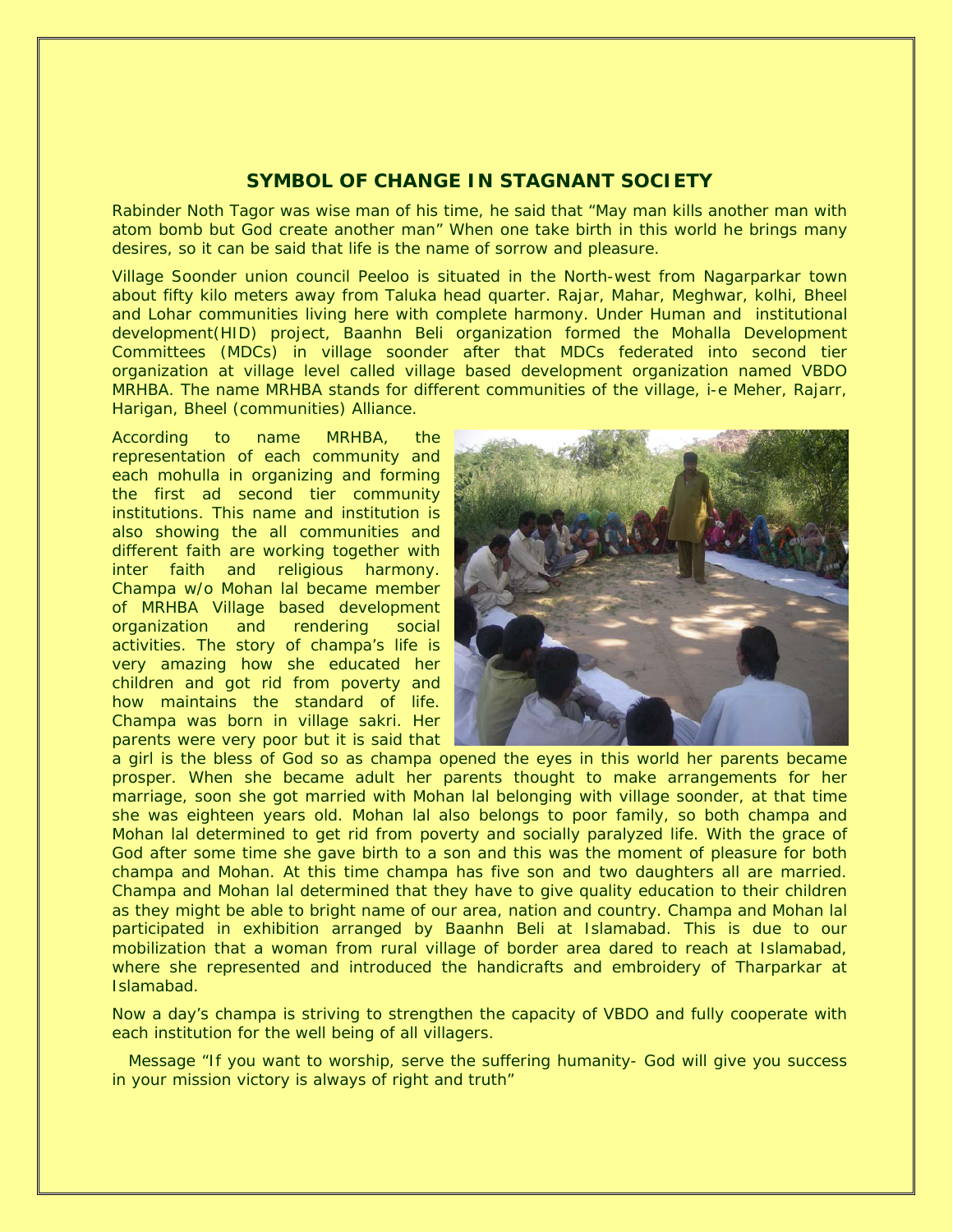## **THE COMPANIONS OF SOORAJ MOKHI**

Village Chanida is situated in Unoin Council Pithapur Taluka Nagarparkar about 22 kilo meters in the North-East of Nagarparkar town. About 375 households Khosa, Kunbhar, Faqeer, Meghwar and Kolhi Communities are living in this village. A few people of this village are engaged in Government Jobs rest of them are related with livestock, agriculture and daily paid labour. Mostly people of this village migrate to barrage area along with their livestock. Female of this village are mostly work in agricultural fields.

Muslim women wear cholo and shalwar where as hindu women wear Parro and Pollco. Non Muslim Communities posses a unique tradition, they do not cooperate with any social organization working for the development of area specially they do not allow their women to go out of their house, if the women suffer to any disease they use local traditional treatments and do not call any male doctor. Under this situation it was difficult for a Social institution to work with them.

Where a Basic Health Unit, Government School building are available in the village but teacher and health staff is not appointed which was adversely affecting the education and health facilities.



When Baanhn Beli-HID team reached there and briefed about their objective they came to ascertain their existing basic facilities and issues faced by community and also to propose suggestions, how to resolve those. The village response was! We are illiterate and have no knowledge about resoling the issues. Baanhn Beli team said you can tackle all these issues by uniting them self on one platform by forgetting all differences between you and form an organization. The HID team briefed about the importance of organization. The Villagers formed their village Based Development Organization Sooraj Mukhi which is mix and some females are also office bearers.

The unique thing of Sooraj Mukhi organization is this, that those Thakur community women were limited at their homes are now the office bearers/members of organization and are fully participating in the decision making process of Sooraj Mukhi.

They arranged Enrollment campaign in the village to create awareness about the importance of education and in the result many children were got enrolled. The villagers hired one teacher to run the school, also approached the higher education authorities to make posting of a teacher in their school.

The companions of Sooraj Mukhi VBDO took many other self initiatives such as desilting of rain harvesting Tarais before the rain fall.

The Sooraj Mukhi VBDO is also a member of Parkar Rural Development Organization a Union Council Based Development Organization and participates in UCBDO meetings.

Sooraj Mukhi companion dream is to decorate their next generation with knowledge of different technologies for the purpose they are approaching to different institutions with best hope that they will success in materializing their dream.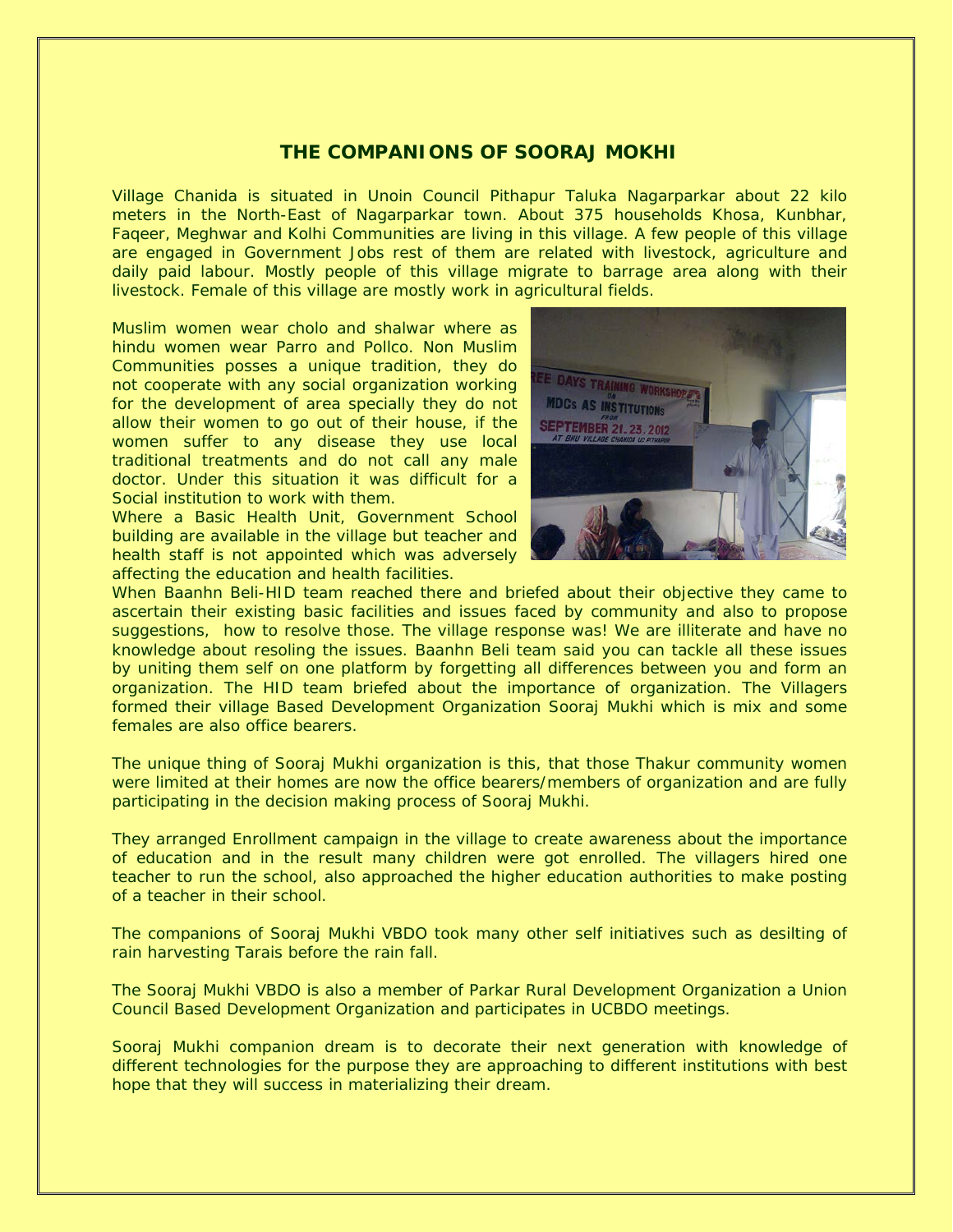#### **COMPANIONS OF SINDHURI**

Village Sindhuri Union Council Pithapur Taluka Nagarparkar is situated in southwest about 14 kilometers from Nagar town, with no facility of road and electricity. The population of this village is about eleven thousand, comprising on Meghwar and Kolhi communities. The main source of income is livestock and rain fed agriculture. During drought period villagers migrates to irrigated areas along with their livestock. The population of village is Hindhu so their dress is same, females wear Parro and Polko and male wear Shalwar and Kameez. All the females are house wives and in the free time they do embroidery work.





Villagers warmly welcomed the Baanhn Beli HID team when they reached first time during the meeting both parties shared their views how to plan for development of the village. All the male and females participated in this meeting at the end all the villagers unanimously decided to form a VBDO named Shah Latif development organization. Now, Shah Latif VBDO is taking efforts in creating awareness and developing linkages with other institutions for enlistment of village sindhurri focusing on education of children.

Shah Latif VBDO approached Baanhn Beli to open a girl primary school they succeeded. Lagdhero president of

Shah Latif VBDO says that we consider VBDO as a Panchat and striving without any gender and racial difference for the well being of whole village we think upon that our all boys and girls should be educated and civilized.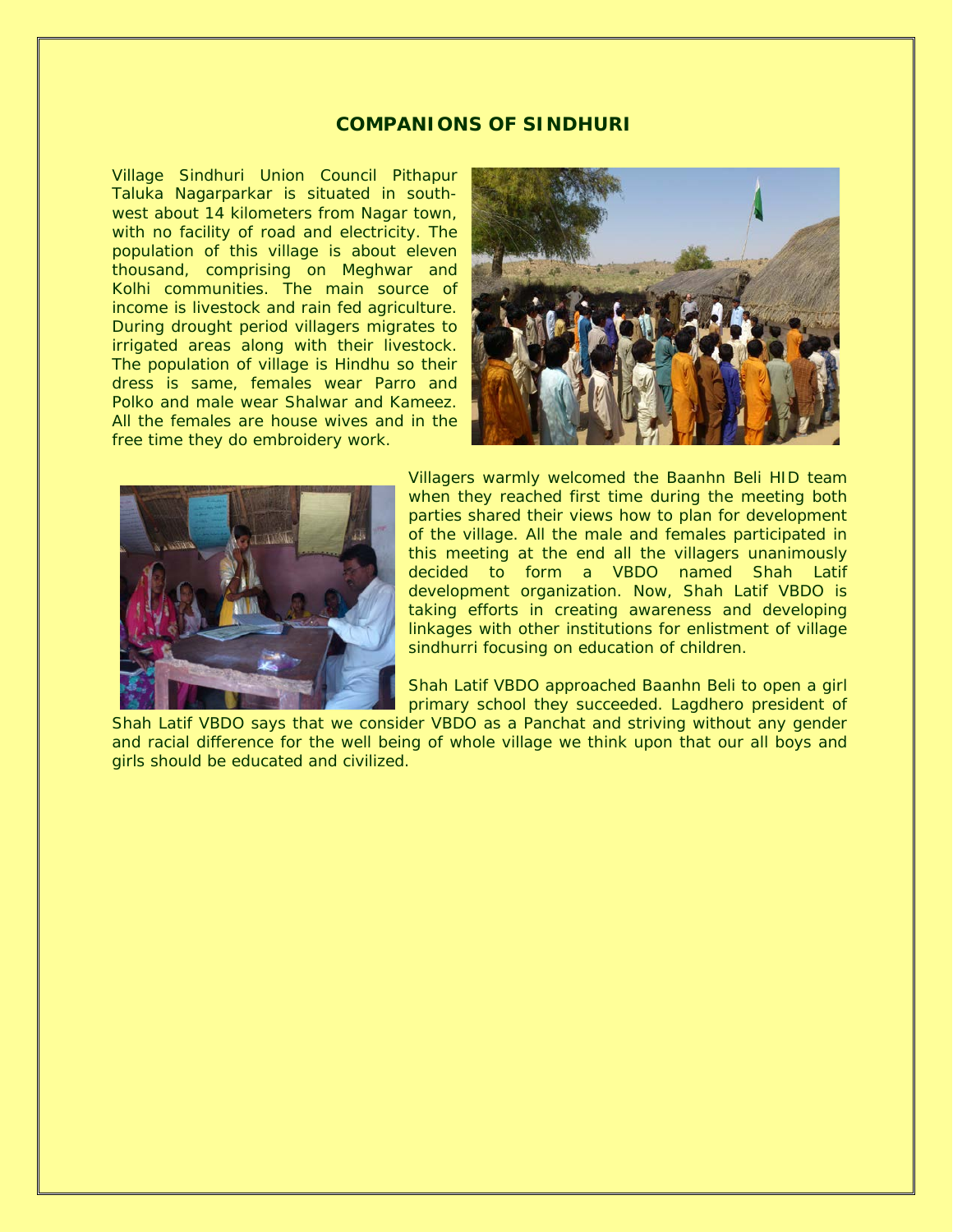## **INDRA MEGHWAR OF DANO DANDHAL**

Village Dano Dandhal Deh Dandhoro Union Council Veerawah Taluka Nagarparkar is situated on Islamkot Mithi road 33 kilometers from Nagarparkar town.

Indra w/o Kheto Mal Meghwar lives in Meghwar Mohlla in village Dano Dandhal, She born in

village oan-jo-wandhio. Her father's name was Maghan Meghwar, he gave education and she passed 8th class, then she married with Mr Kheto Mal of village Dano Dandhal. He supported his wife to continue her education from Allama Iqbal Open University, so she can get degree of Matric and Intermediate from Allama Iqbal Open University. With the support of Kheto Mal her husband she appointed as Lady Health Worker (LHW) in 2005. She proved herself as a good field worker with full interest in her job, she went door to door served mothers and Children by demonstrating every step of healthcare, she remained in touch with Baanhn Beli-HID program, she helped in forming 04 male MDCs, 08 Female MDCs and 02 Mix MDCs. Now, she is the General



Secretary of Jhooly Lal MDC and an active member of Megh Malhar VBDO. Indra is playing the role of teacher and guide for women of her village. She has broken the status of old traditions and restrictions for women to remain in home, she taken exemplary initiatives to include women in decision making. She says that we got rid of centuries old out dated traditions, it needs time but it is our duty to start campaign from our home. She has learnt a lot from trainings conducted by HID, now she is properly maintaining the record of MDC, hold the meetings of MDC and give good presentation which is a symbol for women to built confidence. She possesses happy temperament she performs her duty honestly as well as does home work and social activities. She is also a tailor master and earns Rs.2000/ monthly. She says its is my dream to be instructor in sewing center to be established by any institutions. "May God materialize her dreams?"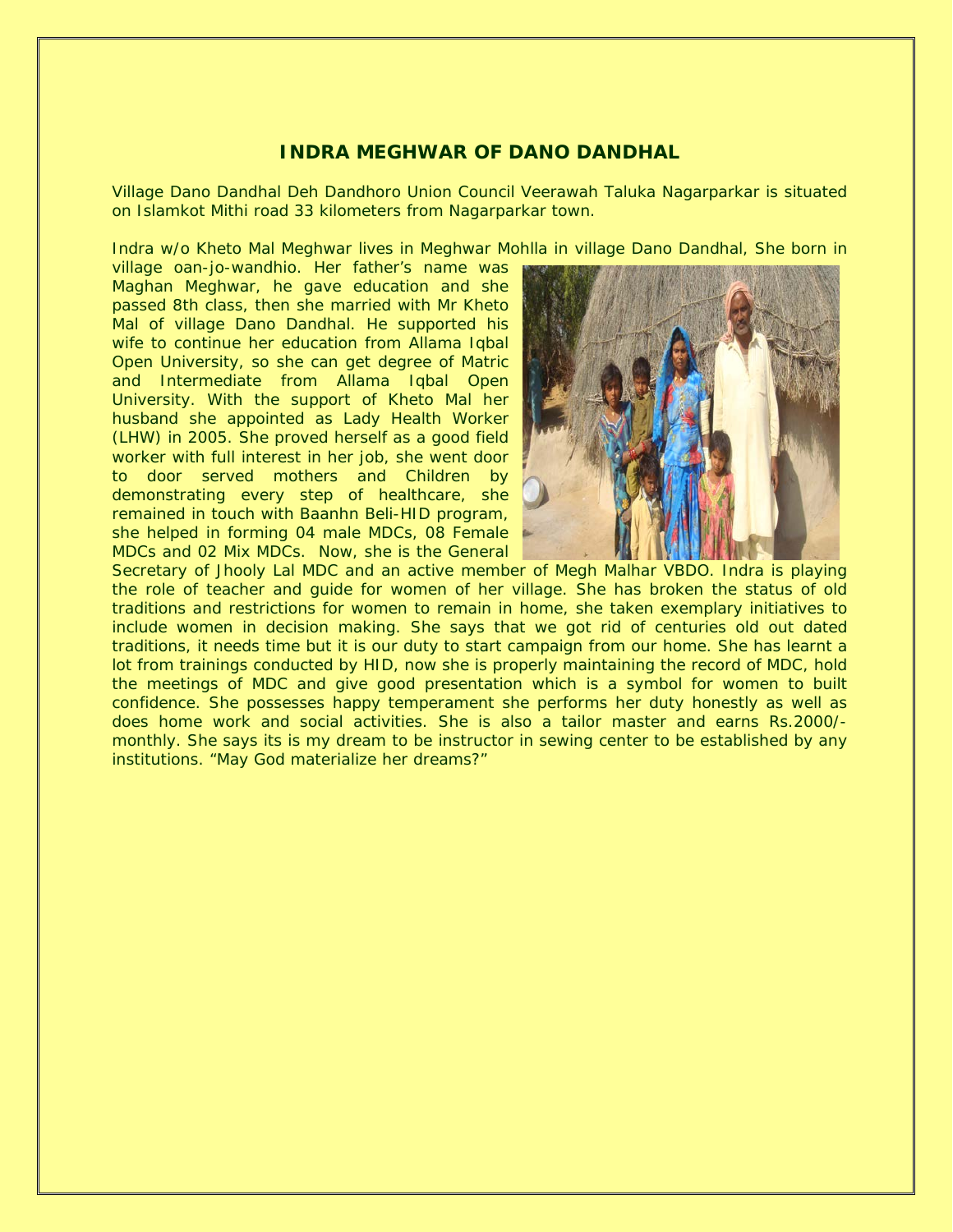#### **DARE OF ZAITULNISA**

Village Bartala is situated at a distance of thirty five kilometers in the eastern side of Nagarparkar town. Khosa, Meghwar and Kolhi community are living there since many years. Literacy rate is very low in this village. Economically villagers are dependent upon livestock and rain fed agriculture.

The dress of Hindhu and Muslim male and female is different from each other. Muslim women wear cholo and shalwar where as Hindhu women wear Parro and Polko. Especially kolhi community migrate to barrage areas in drought period, female also migrate along with their males where they work in fields as daily paid labour. Mostly Muslim women are house wives as well as are engaged in making embroidery. Due to low literacy rate women are not allowed to take part in social activities, women are only limited in houses, in rare cases they get education. The rays of hope raised when Baanhn Beli HID team visited village and analyzed the situation and introduced the program as well as briefed about the importance of organization. Villagers showed interest and formed Village Based Development Organization AITMAD,



in which female participated along with male Zaitulnisa was elected General Secretary of AITMAD VBDO. She is twenty years old and married. She has children but husband arranged second marriage and adopted complete separation, Zaitulnisa and her three children live along with her mother. She worked as labour in the village to earn some thing for her children. She regularly attends the meeting of Village Based Development Organization and takes part in the decision making.

Zaitulnisa actively participated in enrollment campaign rallies arranged by VBDO as well as she played role to increase enrollment in the school.

Zaitulnisa believe that man is nothing with out knowledge if girl is educated whole family is educated, despite the second marriage of her husband and complete separation she is still courageous and educating her children by doing hard work. She says my dream is to struggle from the platform of VBDO Aitmad especially for the resolution of women issue develops linkage with other institution for the development of village Bartalla. Although, she is divorced but she has set the example for other women to work like her and actively participate in the social activities.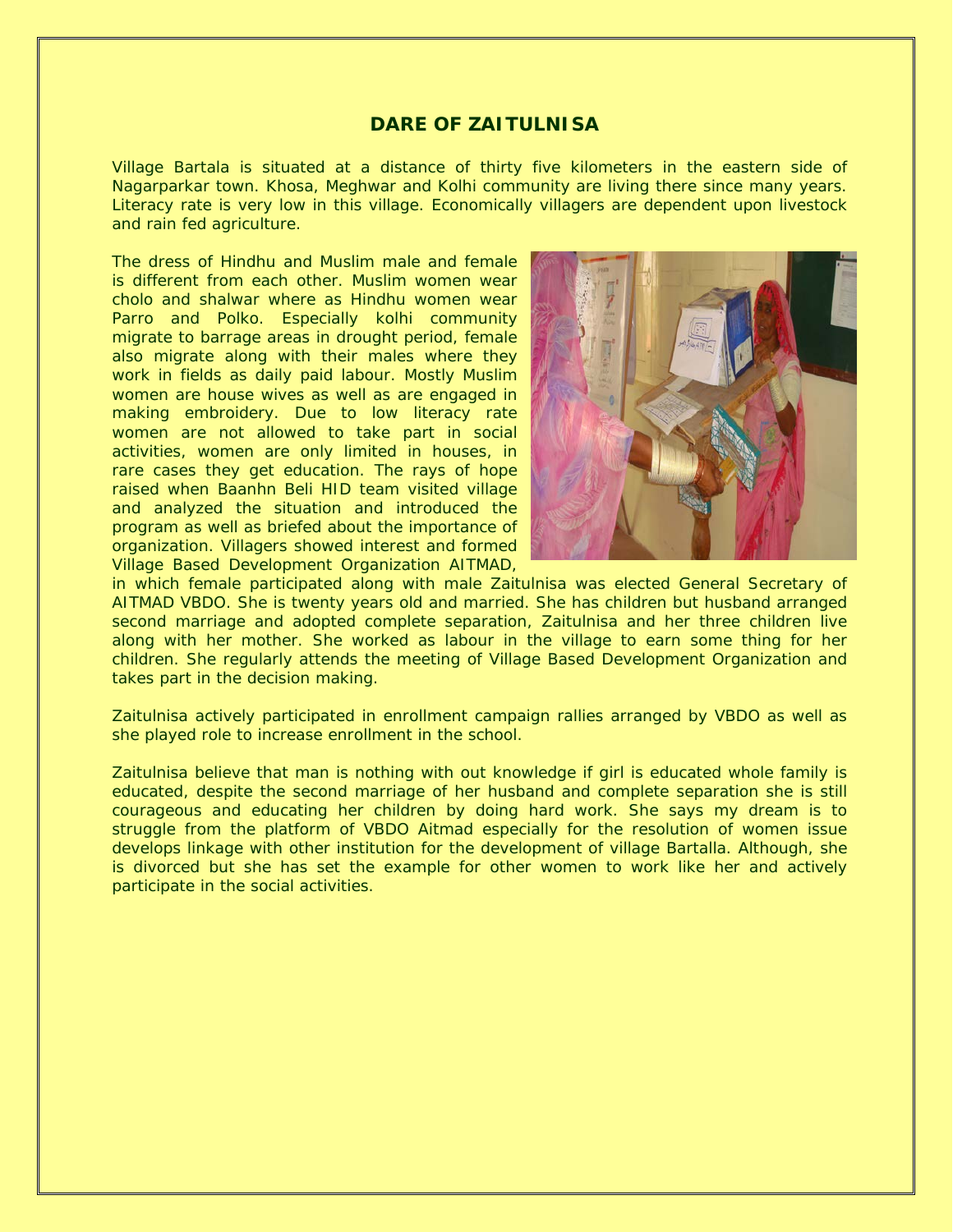### **LIFE OF ZULIKHAN**

Village Churio is situated about 45 kilometers in the eastern side of Nagarparkar town. The village comprising on Meghwar, Kolhi, Khosa, Kunbhar, Mahraj castes, they are living

together from centuries. Total population of this village is about 2027. Zulikhan w/o Jalal khan khoso is also residing in this village, basically she is from Umerkot also she got primary education from there. She has eight children four girls and four boys. Her husband Jalal khan is a labour but unfortunately due to some reasons he is in the jail since last four years. Zulikhan is thirty eight years old. After the imprisonment of her husband she became responsible to look after her house. Zulekhan is courgious and wise women working in mother and child healthcare center (MCH) run by Baanhn Beli in collaboration with PPAF as lady health attendant from 2011, her monthly salary is Rs. 6000/- as well as she provides services as a mid wife in the village.

Zulikhan is also Vice President of Sukar Village Based Development Organization. She pays special attention



to the education of her children her elder daughter Benizeer has passed the seventh class where as her two other daughters are studying in primary. Her elder son Shahbaz who is eighteen years old has appeared in the exam of First year and her second son Aijaz both work together in Hyderabad as daily paid labour.

Zulikhan says that in our "Khosa" community women are not allowed to work out of her house, many times they threatened him to quit the social activities but she refused them because, she is the only source to run her house. She believe the social change is possible with participation of women in social activities, women can take part in social activities like a man. She also quote that the objective of our Village Based Development Organization is to create unity and serve the humanity without any racial/ religious and gender discrimination. She says we have determined to use all the resources for women empowerment and participatory decision making.